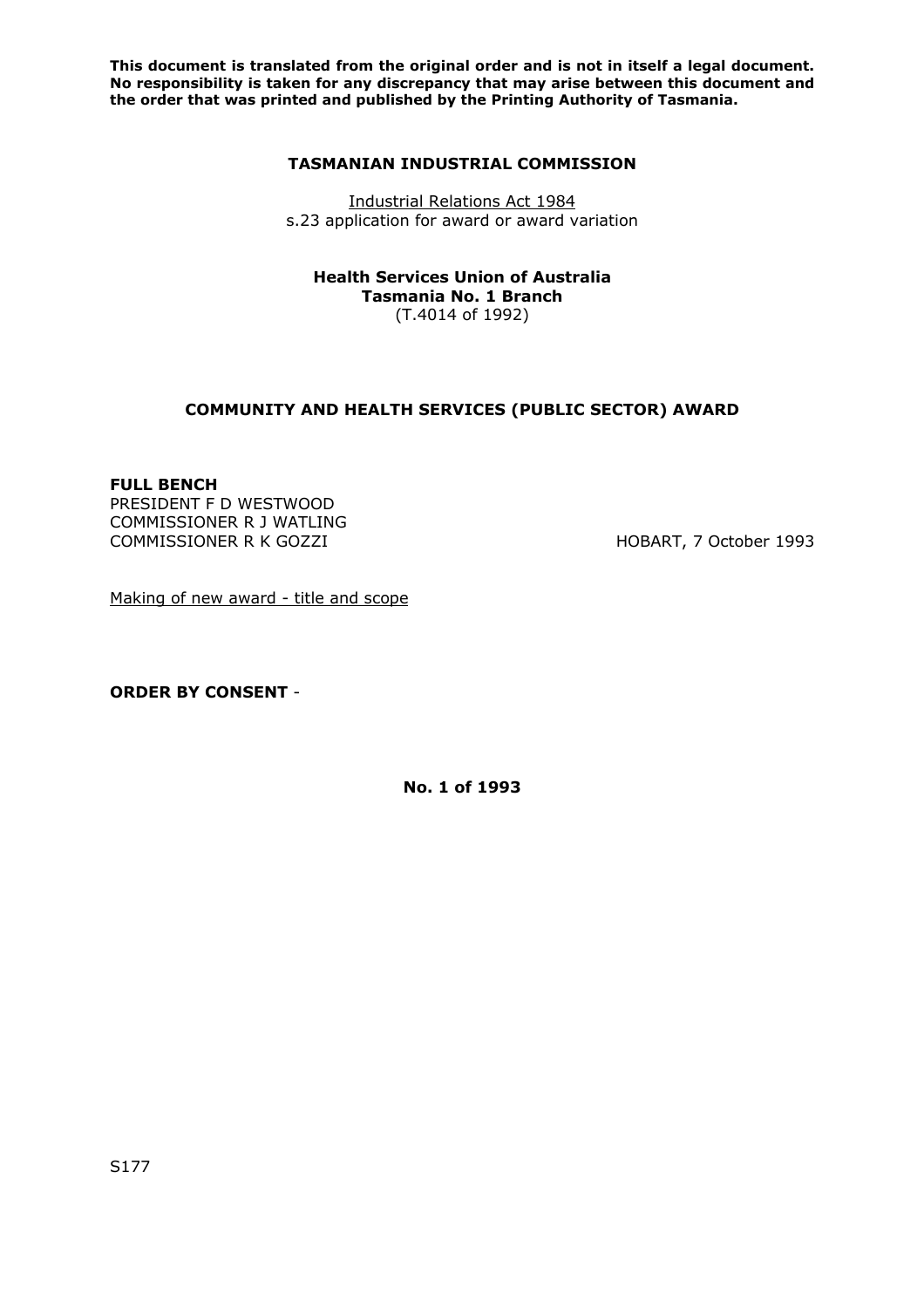**This document is translated from the original order and is not in itself a legal document. No responsibility is taken for any discrepancy that may arise between this document and the order that was printed and published by the Printing Authority of Tasmania.** 

# **1. TITLE**

This award shall be known as the "Community and Health Services (Public Sector) Award".

# **2. SCOPE**

This award is established in respect of employees, within the meaning of the Tasmanian State Service Act 1984, employed in the Department of Community and Health Services, who occupy positions which require the performance of professional, technical, operational or administrative and clerical work as defined by the classification standards contained in this award. No other award of the Tasmanian Industrial Commission shall apply to employees of the Department of Community and Health Services, with the following exceptions:

- (a) Medical Practitioners (Public Sector) Award;
- (b) Dental Employees Award;
- (c) Tasmanian Ambulance Service Award.

**PROVIDED** that until the making of this award has been finalised in respect to rates of pay and conditions of employment or until this proviso has been deleted, the following awards shall apply in all respects:

- (a) Boiler Attendants Award;
- (b) Clerical Employees Award;
- (c) General Conditions of Service Award;
- (d) General Officers Award;
- (e) Hospital Employees (Public Hospitals) Award;
- (f) Hospital Scientists Award;
- (g) Keyboard Employees and Office Assistants Award;
- (h) Pharmacists Award;
- (i) Physiotherapists, Occupational Therapists and Speech Pathologists Award;
- (j) Psychologists Award;
- (k) School Dental Therapists Award;
- (l) Social Trainers Award;
- (m) Technical Employees Award;
- (n) Welfare Workers Award.